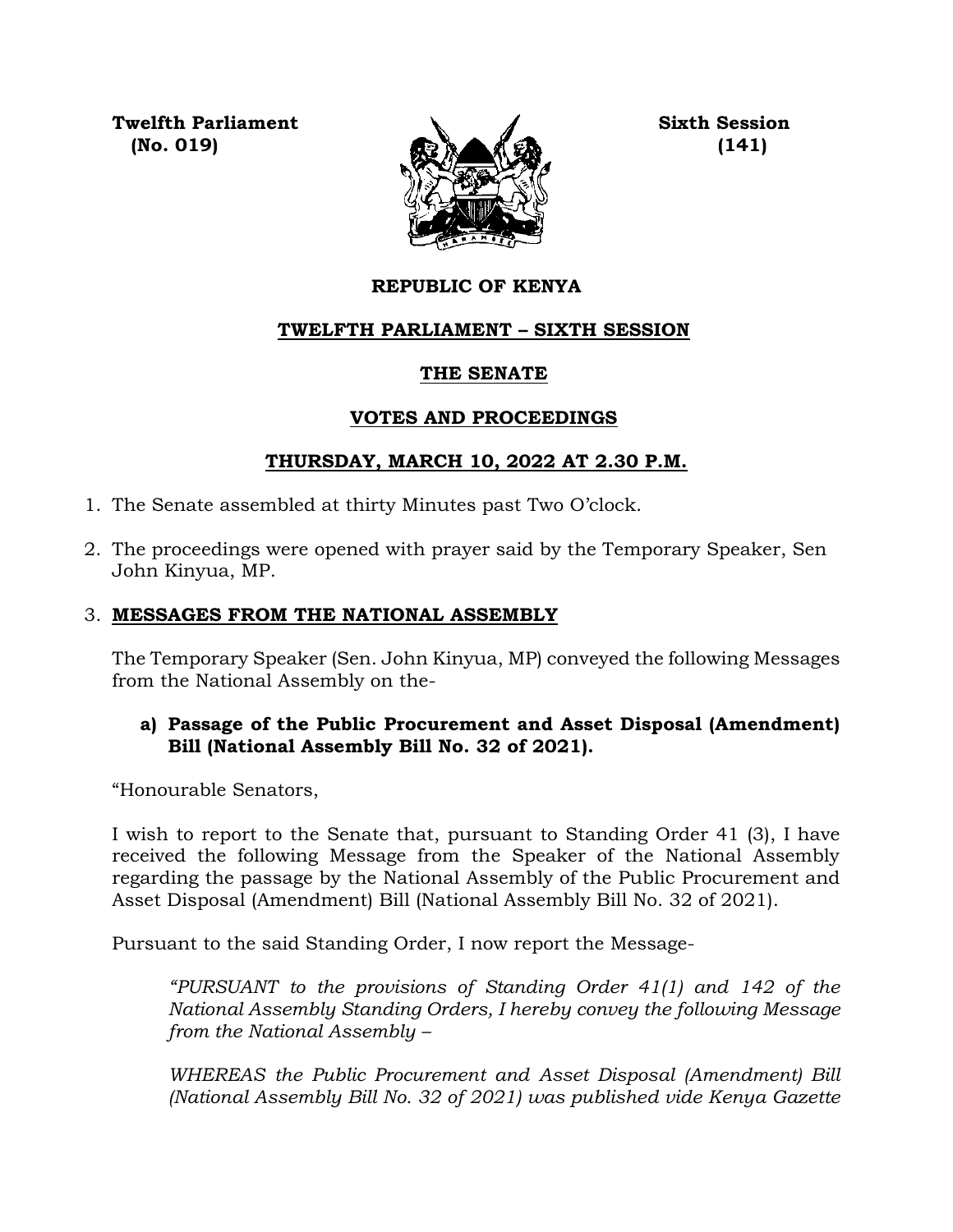*Supplement No. 121 of 11th June, 2021 as a Bill to proposing to amend the Public Procurement and Asset Disposal Act to address the challenges faced by procurement entities in implementing the Act including the multiple award of contracts;*

*AND WHEREAS, the National Assembly considered the said Bill on Thursday, 17th February, 2022 and passed it on Tuesday, 22nd February, 2022 with amendments, in the form attached hereto;*

*NOW THEREFORE, in accordance with the provisions of Article 110(4) of the Constitution and Standing Orders 41(1) and 142 of the National Assembly Standing Orders, I hereby convey the National Assembly's decision on the Bill to the Senate."*

Honourable Senators,

Pursuant to Standing Order 157 which requires that a Bill originating in the National Assembly be proceeded with by the Senate in the same manner as a Bill introduced in the Senate by way of First Reading in accordance with Standing Order 139, I will, at the appropriate time during this Sitting, call upon the Clerk to read the said Bill a First Time.

I thank you."

# **b) Passage of the Sacco Societies (Amendment) Bill (National Assembly Bill No. 55 of 2021).**

"Honourable Senators,

I wish to report to the Senate that, pursuant to Standing Order 41 (3), I have received the following Message from the Speaker of the National Assembly regarding the passage by the National Assembly of the Sacco Societies (Amendment) Bill (National Assembly Bill No. 55 of 2021).

Pursuant to the said Standing Order, I now report the Message-

*"PURSUANT to the provisions of Standing Order 41(1) and 142 of the National Assembly Standing Orders, I hereby convey the following Message from the National Assembly –*

*WHEREAS the Sacco Societies (Amendment) Bill (National Assembly Bill No. 55 of 2021) was published vide Kenya Gazette Supplement No. 218 of 26th November, 2021 as a Bill concerning county governments in terms of Article 110(4) of the Constitution seeking to amend the Sacco Societies Act No. 14 of 2008 to, among other things, provide for the usage of Information Communication Technology in collecting and receiving statutory reports with a*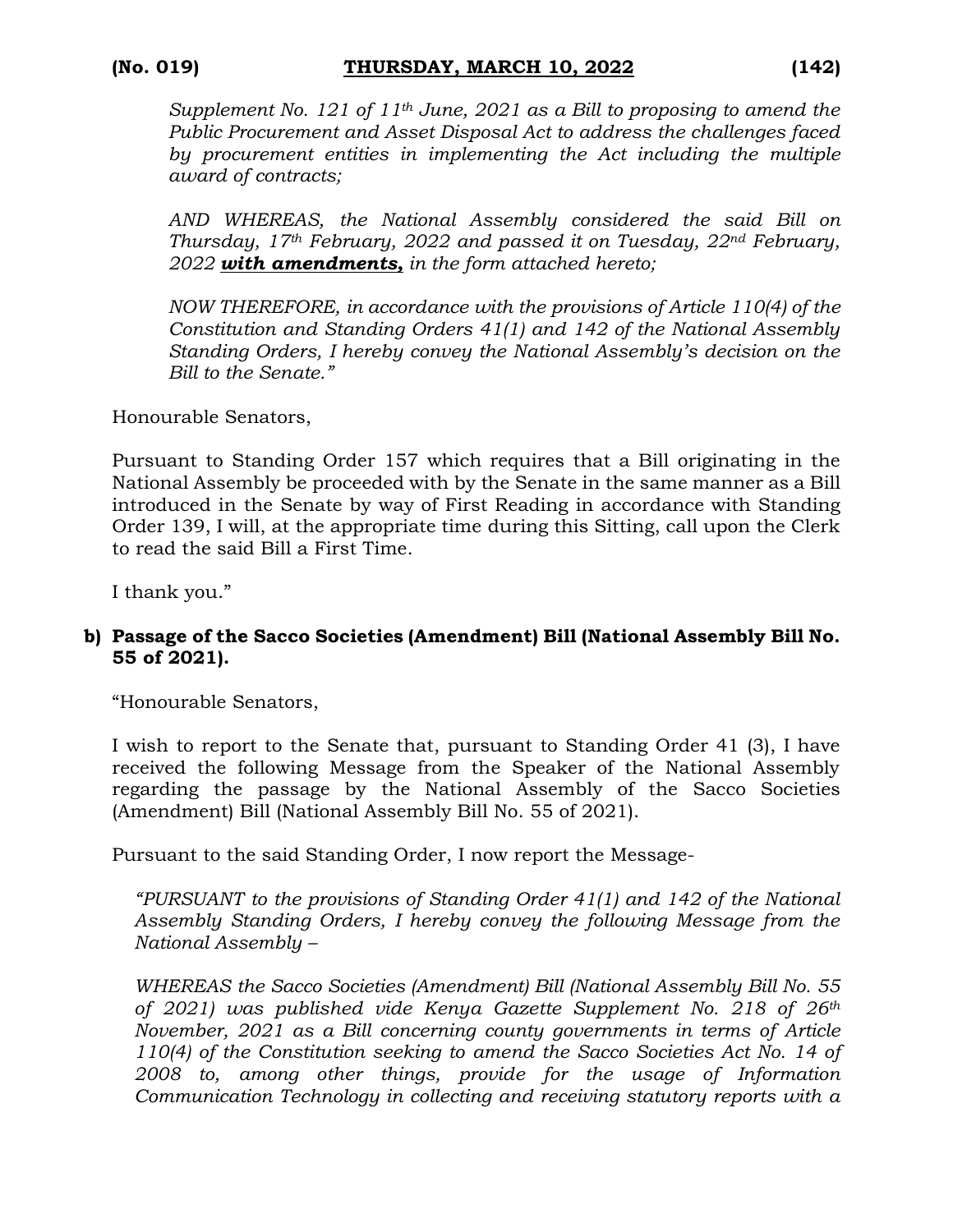*view to reducing the regulatory reporting burden on SACCOs and ensuring a faster, efficient and accurate reporting, monitoring and analysis of SACCOs financial status at any time, being the cornerstone of Risk-Based Supervision (RBS);*

*AND WHEREAS, the National Assembly considered and passed the said Bill on Thursday, 17th February, 2022 without amendments, in the form attached hereto;*

*NOW THEREFORE, in accordance with the provisions of Article 110(4) of the Constitution and Standing Orders 41(1) and 142 of the National Assembly Standing Orders, I hereby convey the National Assembly's decision on the Bill to the Senate for concurrence."*

Honourable Senators,

Pursuant to Standing Order 157 which requires that a Bill originating in the National Assembly be proceeded with by the Senate in the same manner as a Bill introduced in the Senate by way of First Reading in accordance with Standing Order 139, I will, at the appropriate time during this Sitting, call upon the Clerk to read the said Bill a First Time.

I thank you."

## **c) Passage of the Sustainable Waste Management Bill (National Assembly Bill No. 22 of 2021).**

"Honourable Senators,

I wish to report to the Senate that, pursuant to Standing Order 41 (3) and (4), I have received the following Message from the Speaker of the National Assembly regarding the passage of the Sustainable Waste Management Bill (National Assembly Bill No. 22 of 2021).

Pursuant to the said Standing Orders, I now report the Message-

*"PURSUANT to the provisions of Standing Order 41(1) and 142 of the National Assembly Standing Orders, I hereby convey the following Message from the National Assembly–*

*WHEREAS the Sustainable Waste Management Bill (National Assembly Bill No. 22 of 2021) was published vide Kenya Gazette Supplement No. 92 of 12th May 2021 as a Bill to establish the legal and institutional framework for the sustainable management of waste; ensure the realization of the constitutional provision on the right to a clean and healthy environment and for connected purposes;*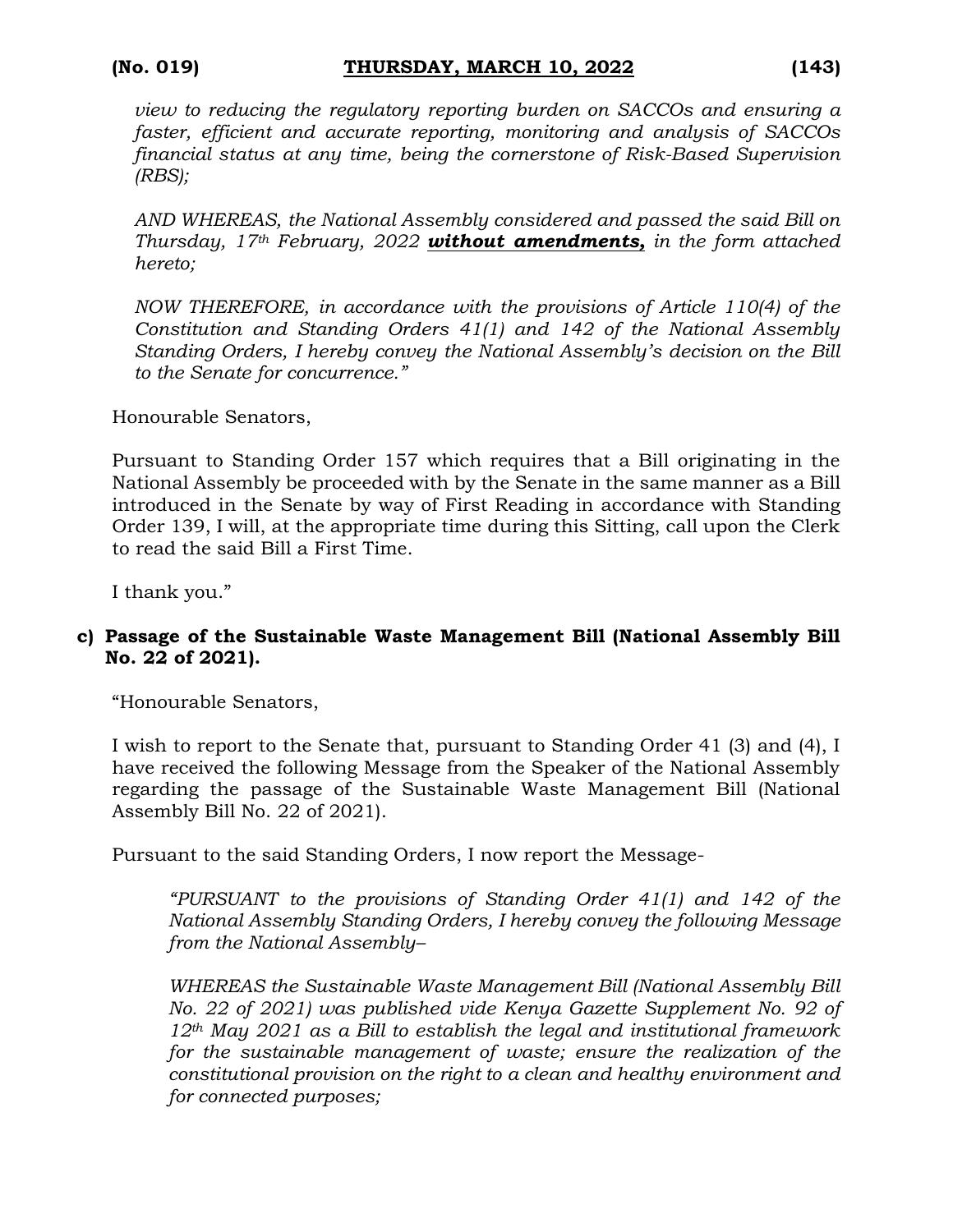*AND WHEREAS the National Assembly considered and passed the said Bill on Wednesday, 23rd February, 2022 with amendments, in the form attached hereto;*

*NOW THEREFORE, in accordance with the provisions of Article 110(4) of the Constitution and Standing Orders 41(1) and 142 of the National Assembly Standing Orders, I hereby convey the said decision of the National Assembly to the Senate."*

Honourable Senators,

Pursuant to Standing Order 157 which requires that a Bill originating in the National Assembly be proceeded with by the Senate in the same manner as a Bill introduced in the Senate by way of First Reading in accordance with Standing Order 139, I will, at the appropriate time during this Sitting, call upon the Clerk to read the said Bill a First Time.

I thank you."

#### **d) Passage of the National Disaster Management Authority Bill (Bill No. 10 of 2019).**

"Honourable Senators,

I wish to report to the Senate that, pursuant to Standing Order 41 (3) and (4), I have received the following message from the Speaker of the National Assembly regarding the passage of the National Disaster Management Authority Bill (National Assembly Bill No. 10 of 2019).

Pursuant to the said Standing Orders, I now report the Message-

*"PURSUANT to the provisions of Standing Order 41(1) and 142 of the National Assembly Standing Orders, I hereby convey the following Message from the National Assembly –*

*WHEREAS the National Disaster Management Authority Bill (National Assembly Bill No. 10 of 2019) was published, vide Kenya Gazette Supplement No. 17 of 1st March, 2019 as a Bill concerning county governments in terms of Article 110(4) of the Constitution seeking to establish a centralized system of responding to and managing disasters in the country through the establishment of the National Disaster Management Authority, which is to be the main body dealing with disaster management in the country with a view to ensuring better response to disasters, and reduced impact of disaster;*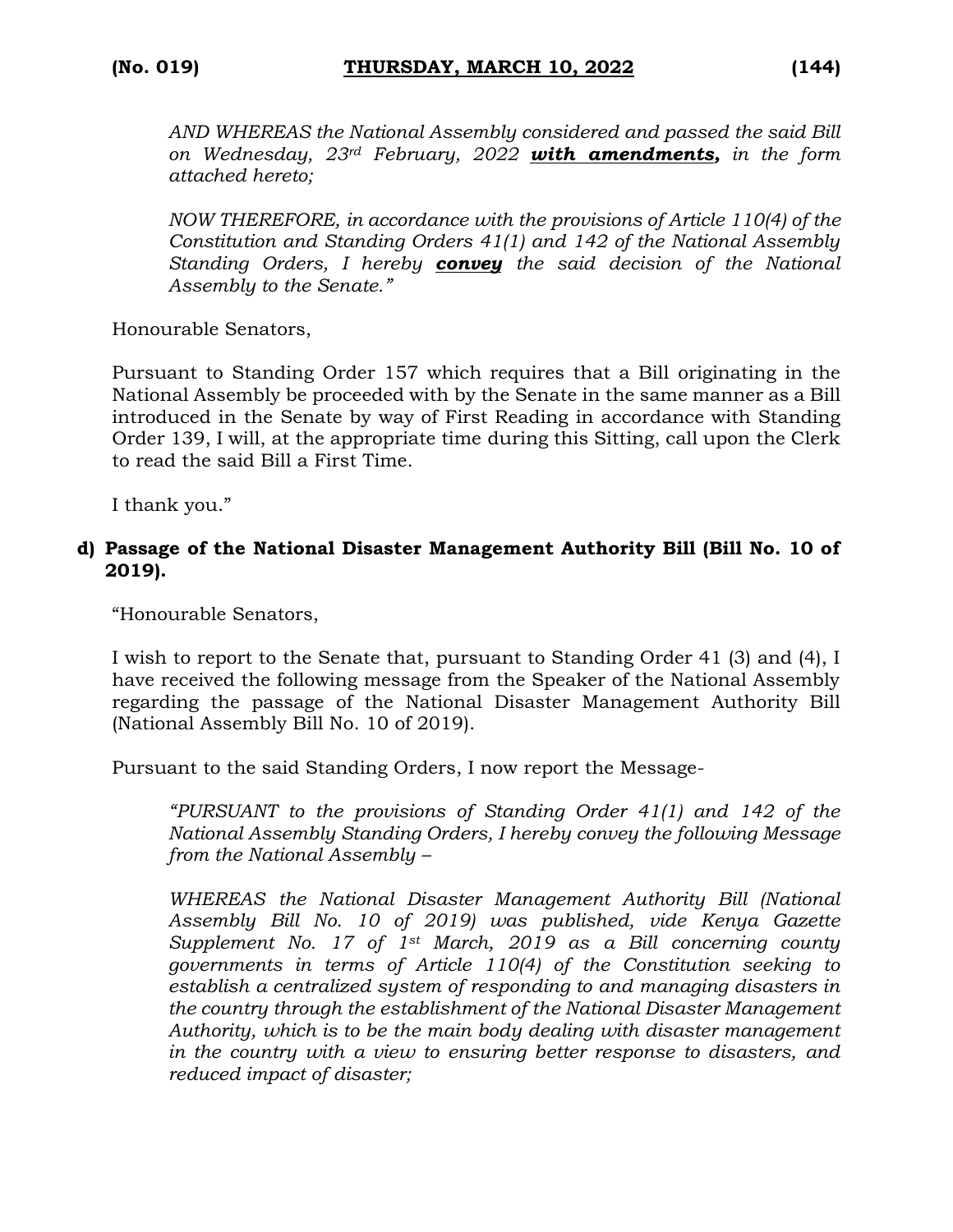*AND WHEREAS the National Assembly considered and passed the said Bill on Wednesday, 16th February, 2022 with amendments, in the form attached hereto;*

*NOW THEREFORE, in accordance with the provisions of Article 110(4) of the Constitution and Standing Orders 41(1) and 142 of the National Assembly Standing Orders, I hereby convey the National Assembly's decision on the Bill to the Senate for concurrence."*

Honourable Senators,

Article 110(3) of the Constitution requires that –

*"Before either House considers a Bill, the Speakers of the National Assembly and Senate shall jointly resolve any question as to whether it is a Bill concerning counties and, if it is, whether it is a special or an ordinary Bill"*

This Constitutional provision has not been met with respect to the National Disaster Management Authority Bill (National Assembly Bill No. 10 of 2019). As such, the Bill ought to be aligned to Article 110(3) of the Constitution, following which the Bill will be read a First Time in the Senate.

Honourable Senators,

In view of the foregoing, the National Disaster Management Authority Bill (National Assembly Bill No. 10 of 2019), as received from the National Assembly vide the Message dated Wednesday 9th March, 2022, will not be proceeded with in the Senate.

I thank you."

#### 4. **PAPER**

Business of the Senate for the week commencing Tuesday, 22nd March, 2022.

*(The Deputy Senate Majority Leader)*

#### 5. **STATEMENTS**

#### **a) Pursuant to Standing Order 48 (1)**

Nominated Senator (Sen. (Dr.) Isaac Mwaura, MP) sought a statement from the Standing Committee on Energy on the circumstances surrounding the death of Mr. Felix Odhiambo, a resident of Githurai Estate, who died from electrocution.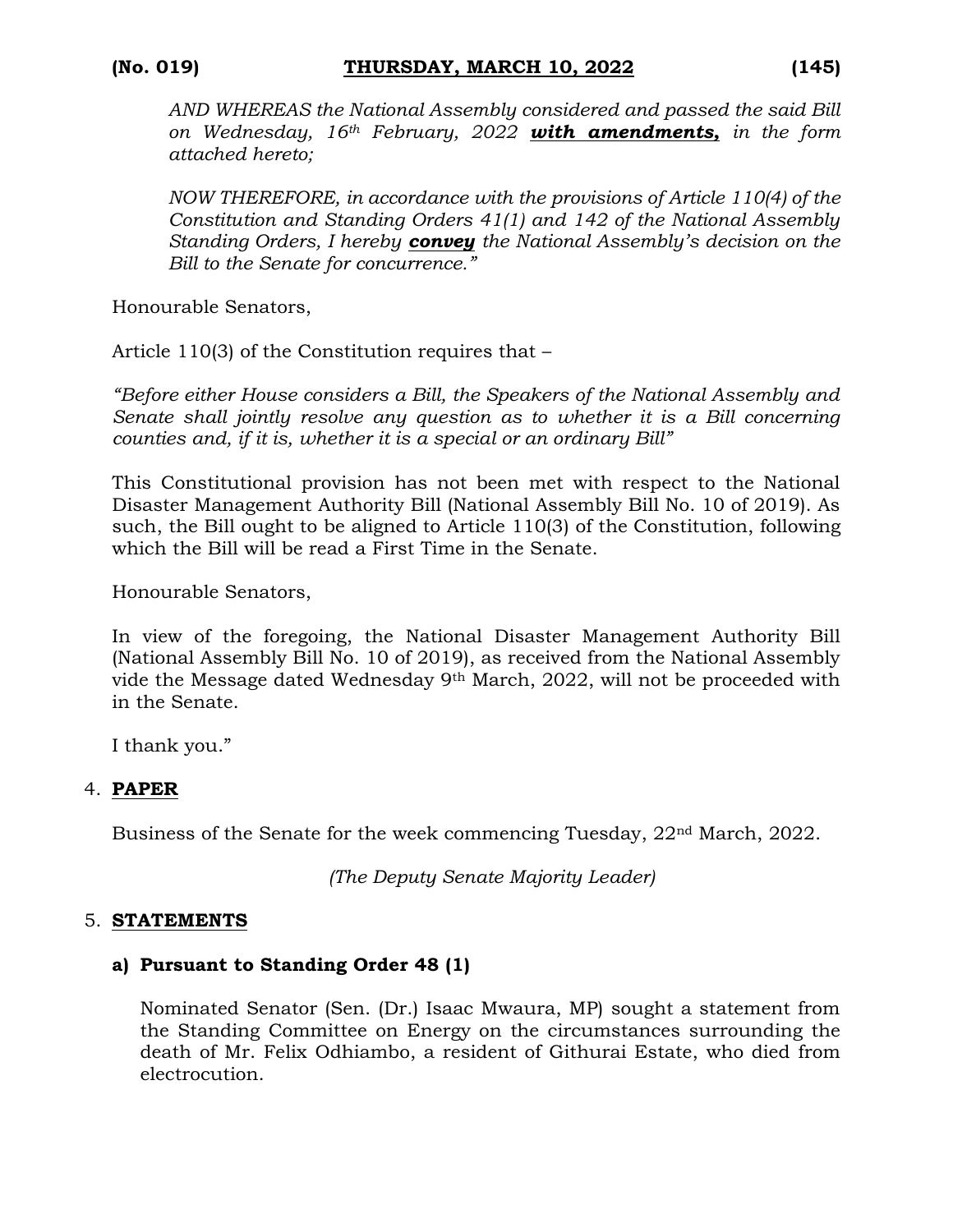#### **b) Pursuant to Standing Order 52 (1)**

The Deputy Senate Majority Leader issued a statement on the Business of the Senate for the week commencing Tuesday, 22<sup>nd</sup> March, 2022.

#### 6. **THE PUBLIC PROCUREMENT AND ASSET DISPOSAL (AMENDMENT) BILL (NATIONAL ASSEMBLY BILL NO. 32 OF 2021).**

Order for First Reading read;

Bill read a First Time and committed to the Standing Committee on Finance and Budget.

#### 7. **THE SACCO SOCIETIES (AMENDMENT) BILL (NATIONAL ASSEMBLY BILL NO. 55 OF 2021).**

Order for First Reading read;

Bill read a First Time and committed to the Standing Committee on Tourism, Trade and Industrialization.

#### 8. **THE SUSTAINABLE WASTE MANAGEMENT BILL (NATIONAL ASSEMBLY BILL NO. 22 OF 2021).**

Order for First Reading read;

Bill read a First Time and committed to the Standing Committee on Land, Environment and Natural Resources.

# 9. **THE LANDLORD AND TENANT BILL (NATIONAL ASSEMBLY BILLS NO. 3 OF 2021)**

(The Senate Majority Leader)

#### *(Second Reading)*

#### *(Resumption of debate interrupted on Wednesday, 23rd February, 2022- Morning Sitting)*

*(Division)*

Order deferred.

#### 10. **COMMITTEE OF THE WHOLE THE INTERGOVERNMENTAL RELATIONS (AMENDMENT) BILL (SENATE BILLS NO. 37 OF 2021)**

(The Chairperson, Standing Committee on Devolution and Intergovernmental Relations)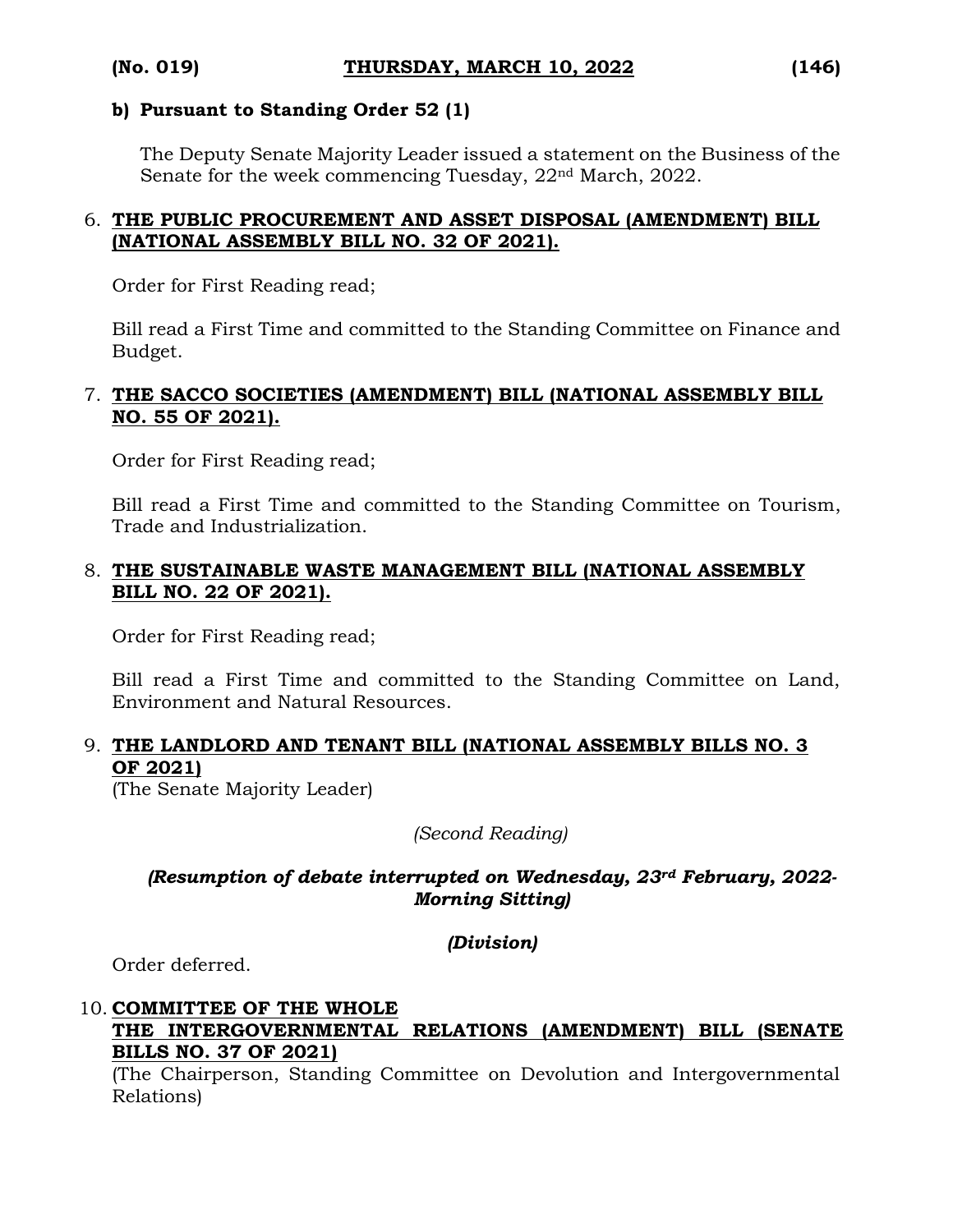*(Resumption of debate interrupted on Wednesday, 22ndDecember, 2021 – Morning Sitting)*

*(Division)*

Order deferred.

### 11. **COMMITTEE OF THE WHOLE THE LAW OF SUCCESSION (AMENDMENT) BILL, (SENATE BILLS NO. 15 OF 2021)**

(Sen. Abshiro Halake, MP)

#### *(Resumption of debate interrupted on Wednesday, 2nd March, 2022 – Morning Sitting) (Division)*

Order deferred.

#### 12. **COMMITTEE OF THE WHOLE THE PRESERVATION OF HUMAN DIGNITY AND ENFORCEMENT OF ECONOMIC AND SOCIAL RIGHTS BILL (SENATE BILLS NO. 21 OF 2021)**  (Sen. Abshiro Halake, MP)

*(Resumption of debate interrupted on Wednesday, 2nd March, 2022 – Morning Sitting) (Division)*

Order deferred.

#### 13. **MOTION - ADOPTION OF REPORTS OF THE SESSIONAL COMMITTEE ON COUNTY PUBLIC ACCOUNTS AND INVESTMENTS ON CONSIDERATION OF THE REPORTS BY THE AUDITOR GENERAL ON THE FINANCIAL STATEMENTS OF VARIOUS COUNTY EXECUTIVES FOR FINANCIAL YEAR 2018/2019**

(Chairperson, Sessional Committee on County Public Accounts and Investments)

 THAT, the Senate adopts the Report of the Sessional Committee on County Public Accounts and Investments on consideration of the Reports by the Auditor General on the Financial Statements of the following County Executives for the Financial Year 2018/2019- Embu; Homa-Bay; Kericho; Kilifi; Kirinyaga; Kisii; Kwale; Machakos; Mombasa; Nandi; Baringo; Bomet; Garissa; Kajiado; and West Pokot as contained in Volume 1 of the Report and the following County Executives- Isiolo; Kakamega; Kisumu; Laikipia; Mandera; Marsabit; Nakuru; Narok; Nyandarua; Samburu; Taita Taveta; Trans-Nzoia; Uasin- Gishu; Vihiga; and Wajir, as contained in Volume 2 of the Report , Laid on the Table of the Senate on Thursday 2nd December, 2021.

## *(Resumption of debate interrupted on Tuesday, 8th March, 2022) (Division)*

Order deferred.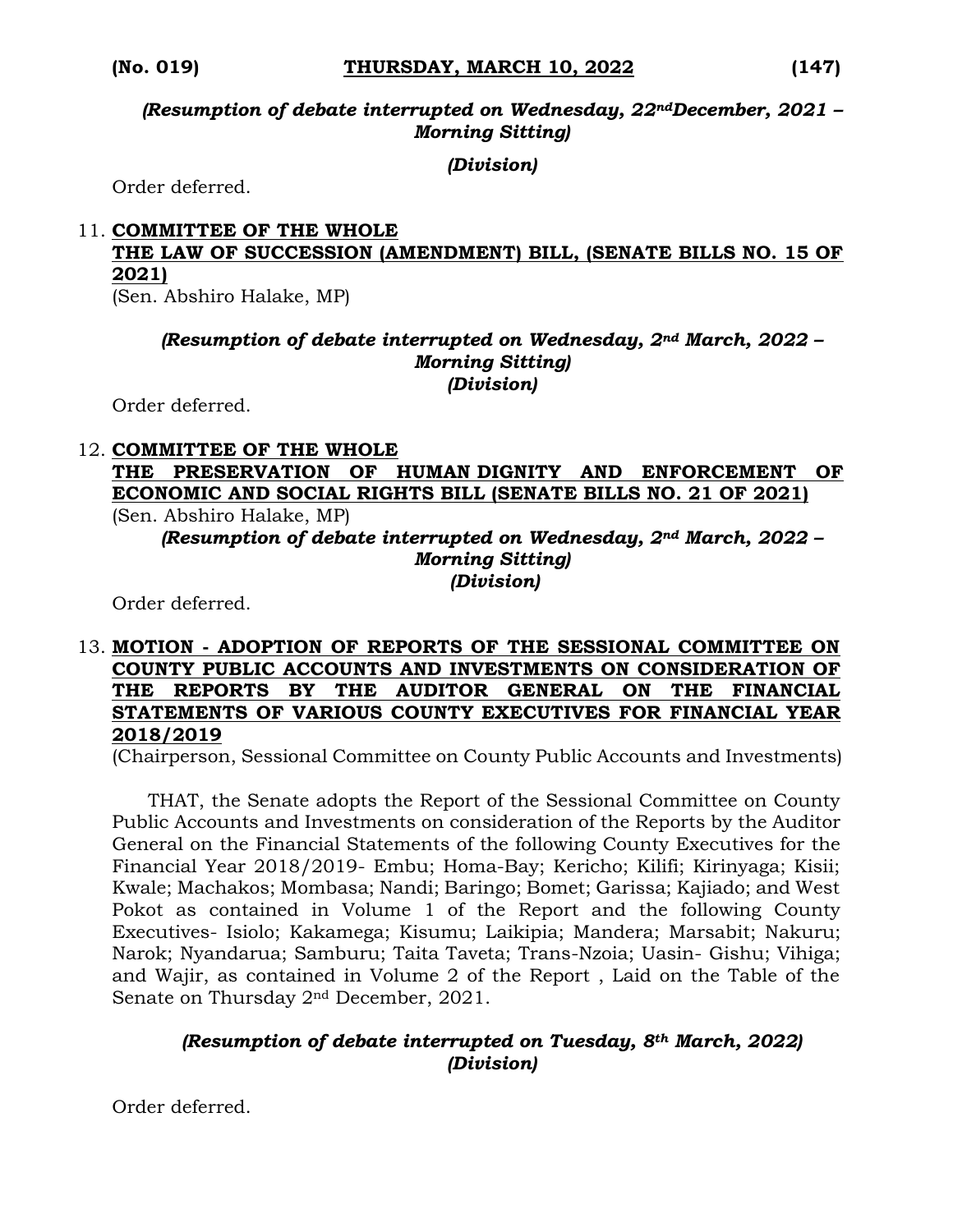# 14. **COMMITTEE OF THE WHOLE THE ELECTIONS (AMENDMENT) (NO. 3) BILL (SENATE BILLS NO. 48 OF 2021)**

(Sen. (Eng.) Ephraim Maina, MP)

Order deferred.

## 15. **COMMITTEE OF THE WHOLE**

# **THE COUNTY RESOURCE DEVELOPMENT BILL (SENATE BILLS NO. 45 OF 2021)**

(Sen. Rose Nyamunga, MP)

Order deferred.

## 16. **COMMITTEE OF THE WHOLE**

#### **THE SPECIAL NEEDS EDUCATION BILL (SENATE BILLS NO. 44 OF 2021)**  (Sen. (Dr.) Getrude Musuruve and Sen. (Prof.) Margaret Kamar, MP)

Order deferred.

#### 17. **COMMITTEE OF THE WHOLE THE IRRIGATION (AMENDMENT) BILL (NATIONAL ASSEMBLY BILLS NO. 12 OF 2021)**

(The Senate Majority Leader)

Order deferred.

### 18. **COMMITTEE OF THE WHOLE THE COMMUNITY GROUPS REGISTRATION BILL (NATIONAL ASSEMBLY BILLS NO. 20 OF 2021)**

(The Senate Majority Leader)

Order deferred.

## 19. **COMMITTEE OF THE WHOLE THE STREET VENDORS (PROTECTION OF LIVELIHOOD) BILL (SENATE BILLS NO. 7 OF 2021)**

(Chairperson, Standing Committee on Tourism, Trade and Industrialization)

Order deferred.

# 20. **COMMITTEE OF THE WHOLE THE KENYA MEDICAL SUPPLIES AUTHORITY (AMENDMENT) BILL (SENATE BILLS NO. 53 OF 2021)**

(Sen. Naomi Shiyonga, MP)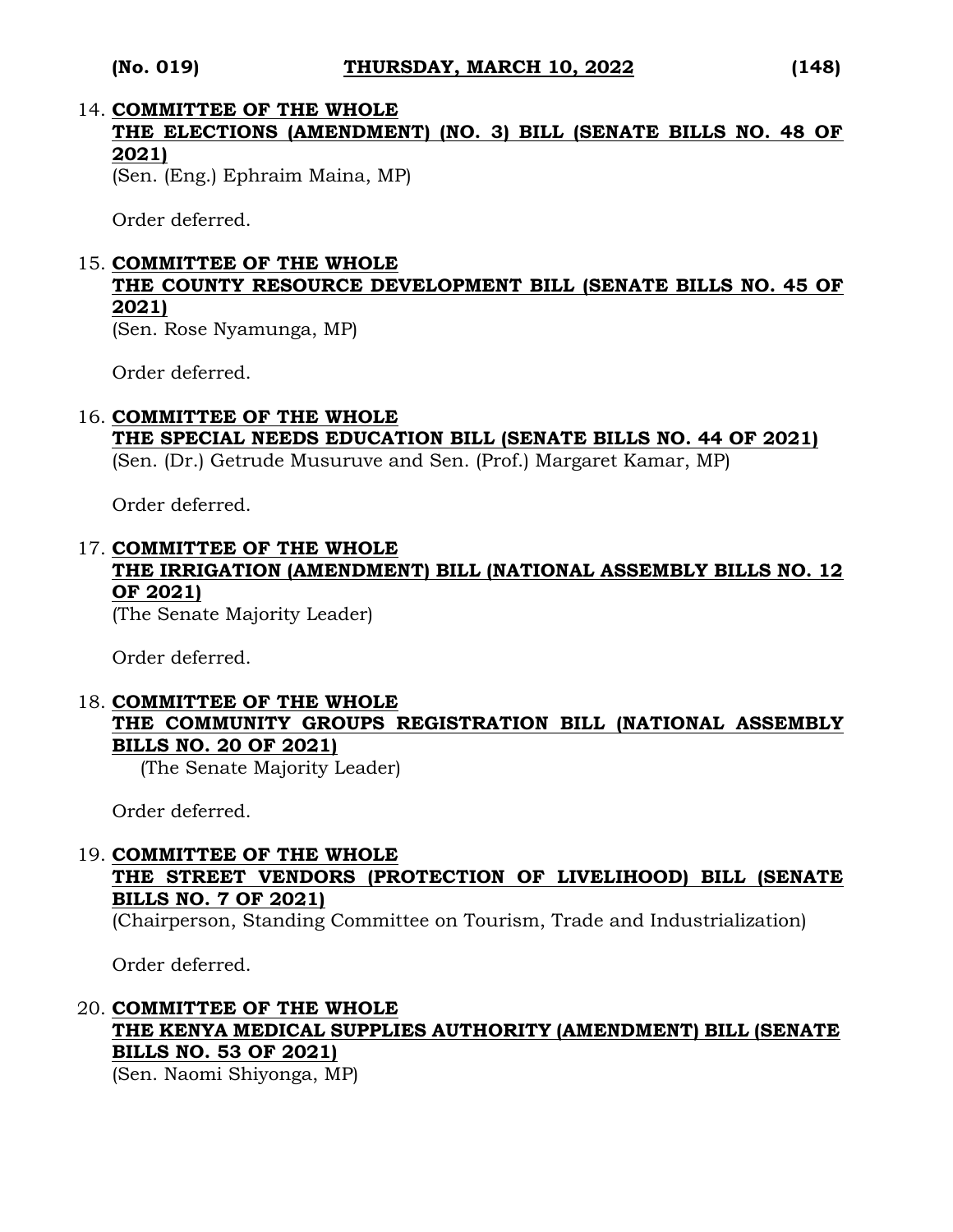Order deferred.

# 21. **THE ELECTION CAMPAIGN FINANCING (AMENDMENT) BILL (SENATE BILLS NO. 51 OF 2021)**

(Sen. Ledama Olekina, MP)

*(Second Reading)*

Order deferred.

#### 22. **THE ELECTIONS (AMENDMENT) (NO.2) BILL (SENATE BILLS NO. 43 OF 2021)**

(Sen. Ledama Olekina, MP)

*(Second Reading)*

Order deferred.

#### 23. **THE PERSONS WITH DISABILITIES (AMENDMENT) BILL (SENATE BILLS NO. 29 OF 2020)**

Order for Second Reading read;

Motion made and Question proposed-

THAT, the Persons with Disabilities (Amendment) Bill (Senate Bills No. 29 of 2020) be now read a Second Time.

*(Sen. (Dr.) Isaac Mwaura, MP)*

Debate arising;

And there being no other Senator wishing to contribute;

Mover replied;

Raising a point of order, the Mover requested for the deferment of putting of the Question to a later date, pursuant to Standing Order 61 (3);

And the Temporary Speaker (Sen. John Kinyua Nderitu, MP) acceded to his request and deferred putting of the Question to a later date.

#### 24. **THE COTTON INDUSTRY DEVELOPMENT BILL (SENATE BILLS NO. 55 OF 2021)**

(Chairperson, Standing Committee on Agriculture, Livestock and Fisheries)

*(Second Reading)*

Order deferred.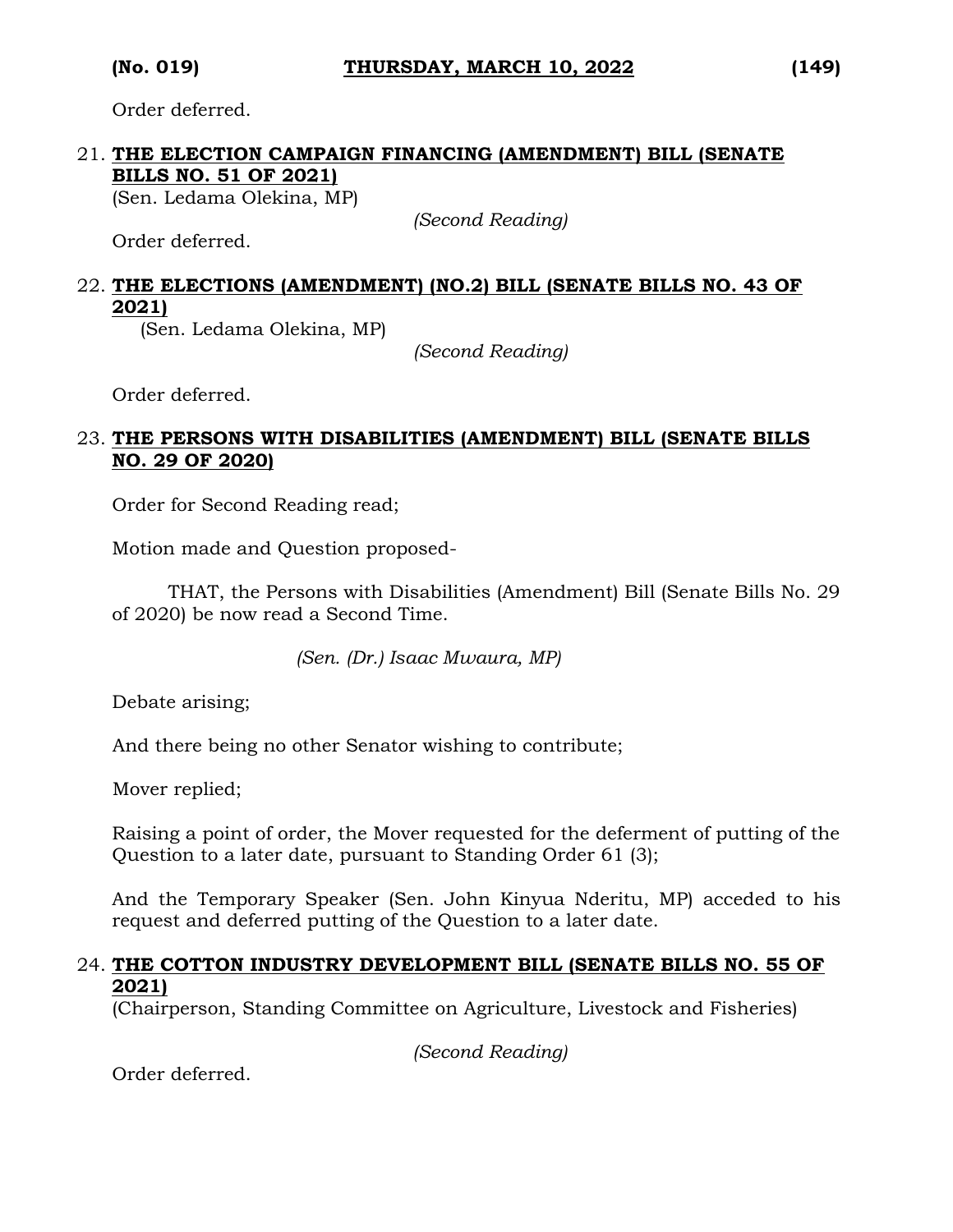#### 25. **MOTION - FAST TRACKING CULTURAL DEVELOPMENTS IN COUNTIES**

Order read;

Motion made and Question proposed;

THAT, WHEREAS Kenya is a multi-ethnic and multi-racial country with rich and diverse cultural resources such as traditional medicine and foods, arts, craft, music, dances, dress among others;

AWARE THAT, the Constitution, in its preamble acknowledges the cultural diversity of the Kenyan people who are determined to live in peace and unity as one indivisible sovereign nation whilst, Article 11 of the Kenyan Constitution recognizes culture as the foundation of the nation;

NOTING that, while the Department of Culture under the Ministry of Sports, Culture and Heritage has been playing some of the key roles in promotion of cultural integration, formulation of policies and standards that will guide the development of culture, little information has been available to the Kenyan public;

ACKNOWLEDGING, that culture performs a significant role in the life of a child, the cultural background in which a child is brought up affects the totality of his or her life's activities;

CONCERNED, that our children are losing their sense of identity due to the negative influences due to inadequate cultural identity catalyzed by globalization which has led to catastrophic consequences to the next generation as experienced in our country where a majority of young people are showing symptoms of feeling suicidal, anxious, feeling of hopelessness, anger, violence, feeling isolated, and paranoia;

NOW THEREFORE, the Senate urges the Cabinet Secretary, Ministry of Sports, Culture and Heritage to:

- a) Formulate cultural development policies and initiatives to inculcate stronger community values, safeguard Kenya's heritage, recognize local heroes and promote socio-cultural opportunities in the counties; and
- b) Formulate strategies to create an enabling environment for protection and promotion of diversity of cultural expressions in all counties.

*(Sen. (Arc.) Sylvia Kasanga, MP )*

Debate arising;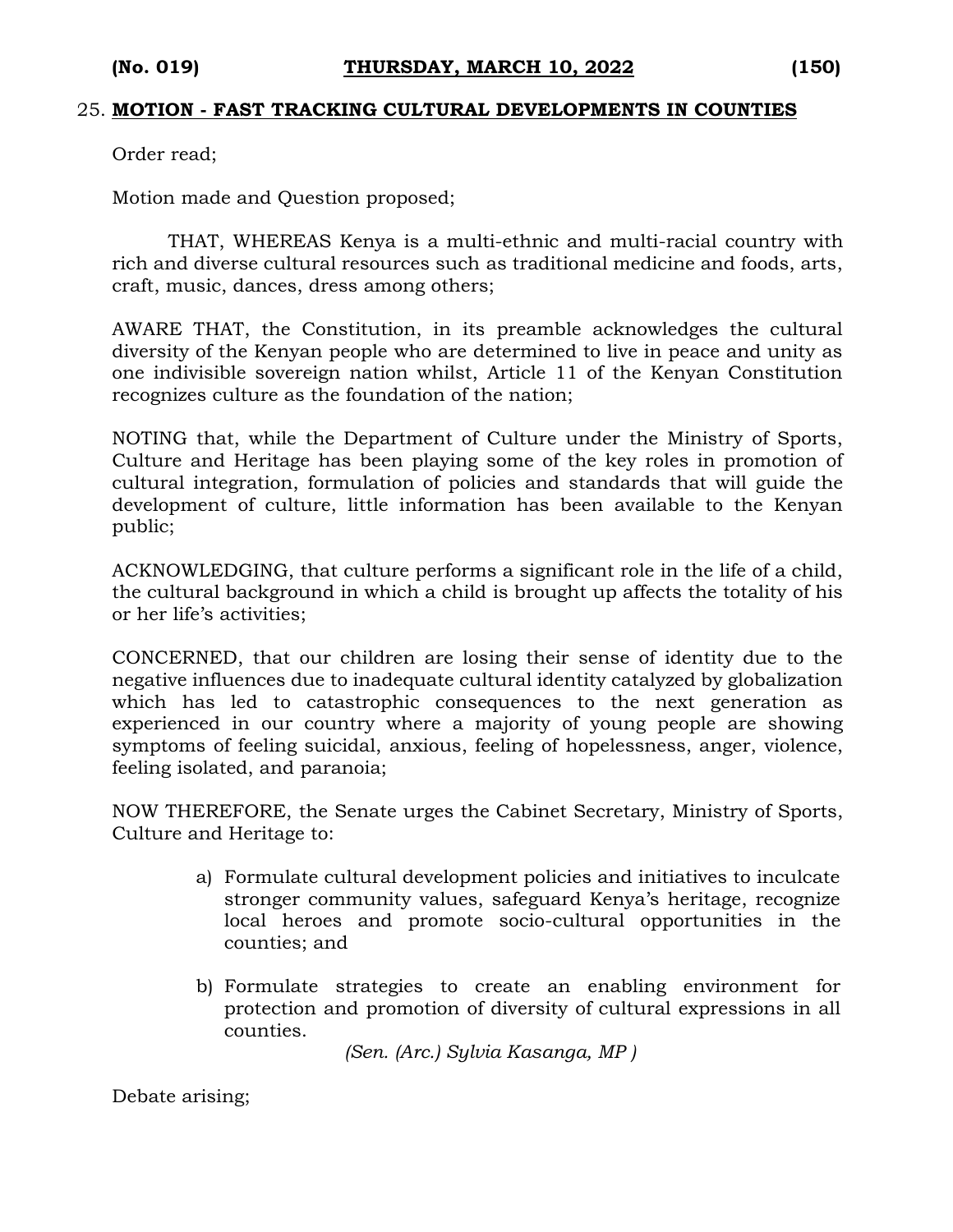And there being no other Senator wishing to contribute;

Before the Question was put and pursuant to Standing Order 79 (1), the Temporary Speaker (Sen. John Kinyua, MP) ruled that the Motion did not affect counties.

Question put and agreed to.

#### **RESOLVED ACCORDINGLY**

THAT, WHEREAS, Kenya is a multi-ethnic and multi-racial country with rich and diverse cultural resources such as traditional medicine and foods, arts, craft, music, dances, dress among others;

AWARE THAT, the Constitution, in its preamble acknowledges the cultural diversity of the Kenyan people who are determined to live in peace and unity as one indivisible sovereign nation whilst, Article 11 of the Kenyan Constitution recognizes culture as the foundation of the nation;

NOTING that, while the Department of Culture under the Ministry of Sports, Culture and Heritage has been playing some of the key roles in promotion of cultural integration, formulation of policies and standards that will guide the development of culture, little information has been available to the Kenyan public;

ACKNOWLEDGING, that culture performs a significant role in the life of a child, the cultural background in which a child is brought up affects the totality of his or her life's activities;

CONCERNED, that our children are losing their sense of identity due to the negative influences due to inadequate cultural identity catalyzed by globalization which has led to catastrophic consequences to the next generation as experienced in our country where a majority of young people are showing symptoms of feeling suicidal, anxious, feeling of hopelessness, anger, violence, feeling isolated, and paranoia;

NOW THEREFORE, the Senate urges the Cabinet Secretary, Ministry of Sports, Culture and Heritage to:

- a) Formulate cultural development policies and initiatives to inculcate stronger community values, safeguard Kenya's heritage, recognize local heroes and promote socio-cultural opportunities in the counties; and
- b) Formulate strategies to create an enabling environment for protection and promotion of diversity of cultural expressions in all counties.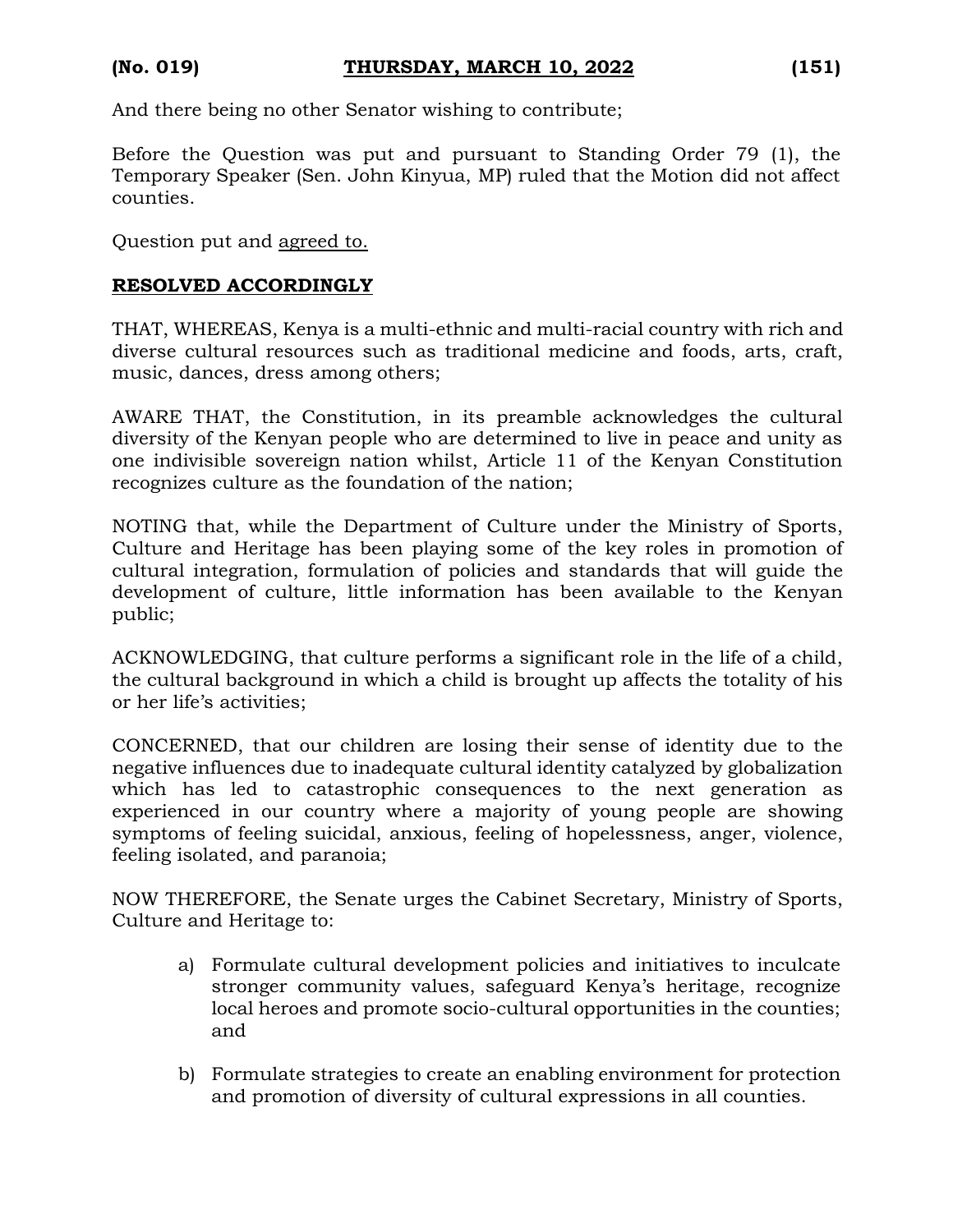#### 26. **MOTION – INTEGRATING CLIMATE EDUCATION INTO SCHOOL CURRICULUM AT ALL LEVELS**

Order read;

Motion made and Question proposed;

THAT, AWARE THAT it is important that both the current and future generations are better equipped to address the problem of climate change and this can be accomplished by using appropriate instructional strategies such as integrating climate education into the syllabus to assist students in improving their understanding of climate change and acquiring the essential skills to reduce its effects;

ACKNOWLEDING THAT education is crucial to promote climate action as it helps individuals understand and address the impacts of the climate crisis, empowering them with the knowledge, skills, values and attitudes needed to act as agents of change, hence protect the environment and take action by crafting community level solutions;

COGNIZANT OF THE FACT the Constitution of Kenya in Article 42 provides for the right to a clean and healthy environment for every Kenyan, which includes the right to have the environment protected for the benefit of present and future generations;

FURTHER NOTING THAT climate change is a global nightmare with consequences that are already quite visible, and should be a priority for our education curriculum, in accordance to Article 12 of the Paris Agreement which espouses the enhancement of climate change education, training, public awareness, public participation and public access to information;

NOW THEREFORE, the Senate calls upon the Council of Governors in partnership with the Ministry of Education, Science and Technology to:-

- a) integrate climate education in the school curriculum in all counties to equip all school going children; and
- b) equip teachers and administrators with the necessary information and training skills to teach climate education in schools.

*(Sen. Abshiro Halake, MP)*

Debate arising;

And there being no other Senator wishing to contribute;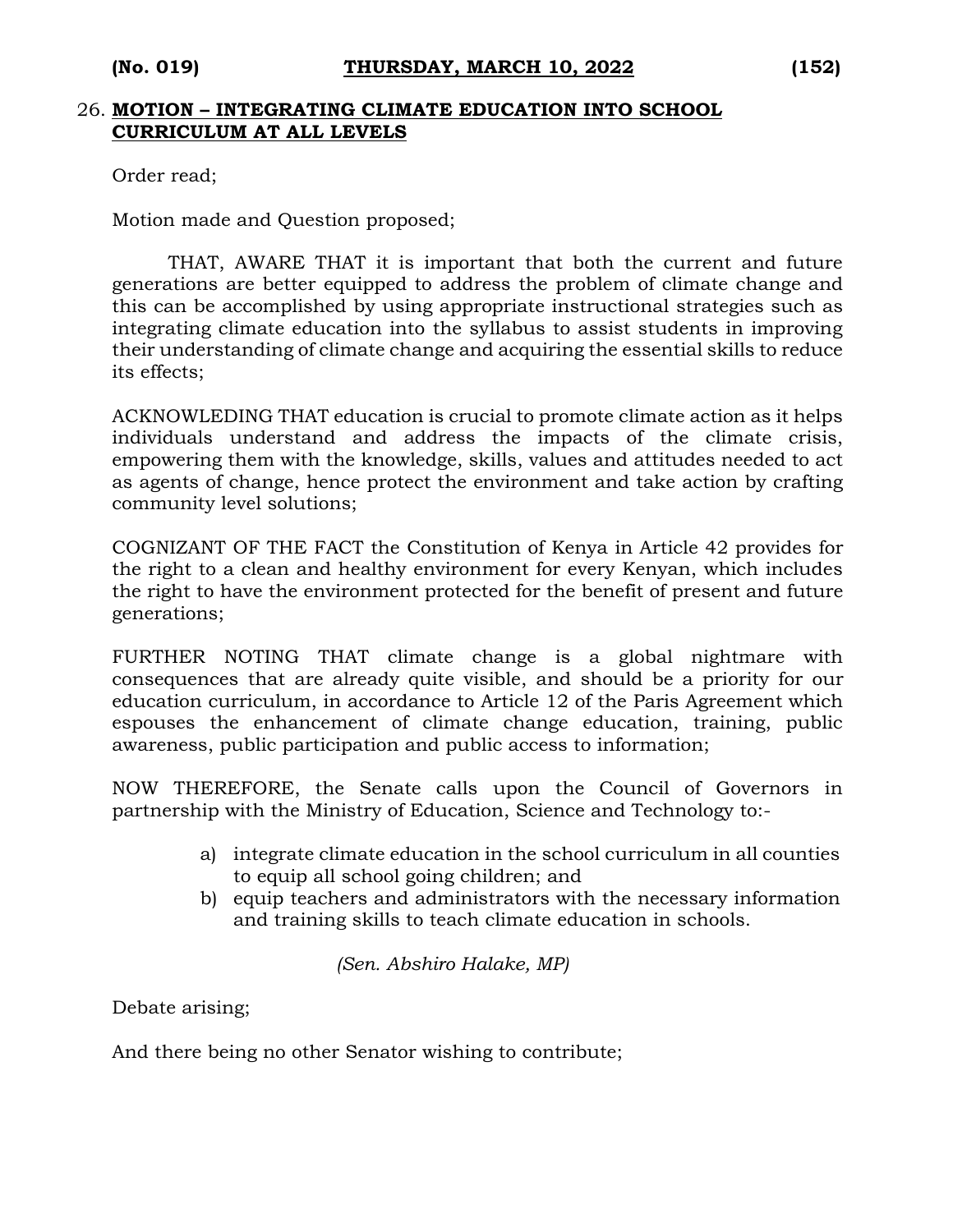Before the Question was put and pursuant to Standing Order 79 (1) the Temporary Speaker (Sen. John Kinyua, MP) ruled that the Motion did not affect counties.

Question put and agreed to.

#### **RESOLVED ACCORDINGLY**

THAT, AWARE THAT it is important that both the current and future generations are better equipped to address the problem of climate change and this can be accomplished by using appropriate instructional strategies such as integrating climate education into the syllabus to assist students in improving their understanding of climate change and acquiring the essential skills to reduce its effects;

ACKNOWLEDING THAT education is crucial to promote climate action as it helps individuals understand and address the impacts of the climate crisis, empowering them with the knowledge, skills, values and attitudes needed to act as agents of change, hence protect the environment and take action by crafting community level solutions;

COGNIZANT OF THE FACT the Constitution of Kenya in Article 42 provides for the right to a clean and healthy environment for every Kenyan, which includes the right to have the environment protected for the benefit of present and future generations;

FURTHER NOTING THAT climate change is a global nightmare with consequences that are already quite visible, and should be a priority for our education curriculum, in accordance to Article 12 of the Paris Agreement which espouses the enhancement of climate change education, training, public awareness, public participation and public access to information;

NOW THEREFORE, the Senate calls upon the Council of Governors in partnership with the Ministry of Education, Science and Technology to:-

- a. integrate climate education in the school curriculum in all counties to equip all school going children; and
- b. equip teachers and administrators with the necessary information and training skills to teach climate education in schools.

# 27. **MOTION - ADOPTION OF THE REPORT OF THE STANDING COMMITTEE ON HEALTH ON THE SPECIAL AUDIT REPORT ON UTILIZATION OF COVID-19 FUNDS BY TWENTY EIGHT (28) COUNTY GOVERNMENTS**

(The Chairperson, Standing Committee on Health)

**THAT,** the Senate adopts the Report of the Standing Committee on Health on the special audit report on utilization of COVID-19 funds by twenty eight (28)